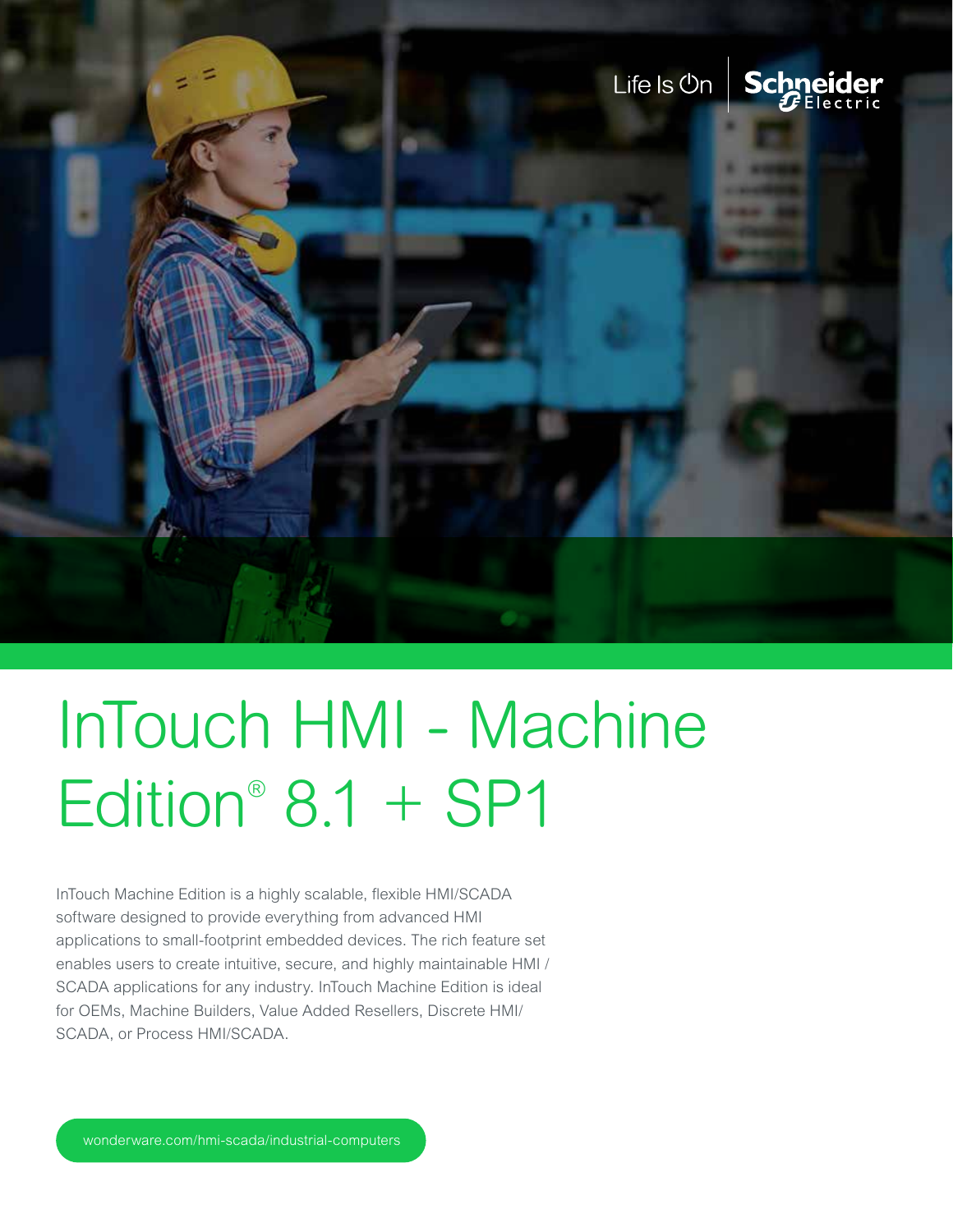

### NEW in InTouch HMI - Machine Edition®  $8.1 + SP1$

#### Enhancements for Studio Mobile Access Thin Clients (supported by HTML5)

- Improved contextual information
- Support for Proprietary and Binary Alarm History
- Alarm Control object enhancement supports Alarm and Events Custom Fields

#### Support for importing Custom Widgets from a library

#### New Custom Widgets (installed with software) enabled

- TreeView
- Calendar
- PieChart
- Web Browser
- Image List

Push data directly to the cloud-based Wonderware Online InSight from IoTView runtime station(s) running on Linux

### InTouch HMI - Machine Edition® Features:

Alarms: Send online alarms or reports using multi-media formats like PDF. Alarms are real-time and historical; log data in binary format or to any database. Use remote notification to send alarms right to your inbox, printer, or smartphone. Custom Alarm fields allow you to customize up to 10 additional fields to the alarm history.

Animation: Take command over graphics in a user friendly and intuitive interface. Paste images, and even rotate dynamically using custom rotation points. Fill bar graphs with color, or adjust the scale of objects with easy-to-use configuration. Other animations include 'command' (for touch, keyboard and mouse interaction), hyperlink, text data link, color, resize, transparency, and position.

Business Intelligence: Transform raw data into meaningful information. Design custom dashboards in minutes with the InTouch HMI - Machine Edition Business Intelligence Dashboard Template.

Collaboration: Collaborative Solution and ALM (Application Lifecycle Management): Compare any configuration file or merge changes from multiple developers. Include support for versioning and source control, and interaction through Microsoft's Team Foundation Server, allowing Application Lifecycle Management on location or on the cloud.<sup>+</sup>

CEView: Complete supervisory control, process monitoring and operator interface software for the Windows CE and Mobile operating system platform. CEView has a small footprint specifically designed for Windows CE operating systems, now known as Windows Embedded Compact.

Database: Connect to any SQL database (Microsoft SQL, MySQL, Sybase, Oracle), or Microsoft Access or Excel, and ERP/MES systems (including SAP), even from Windows Embedded Compact Edition. The flexible built in interface doesn't require knowledge of SQL. A patented solution allows for communication with SQL and relational databases running on any supported platform.

Drivers: Use over 250 native communication drivers for PLCs, temperature controllers, motion controllers, bar code/2D/ RFID readers, and many other devices. Use native drivers, connect to an OPC server, or use InTouch HMI - Machine Edition driver toolkits even to build your own drivers. Save time with comprehensive tag integration for PLCs from Schneider Electric and other manufacturers.

Email: Send email (with attachments) or text messages that can be accessed from mobile devices. Get real-time information on alarms, process values, and other events. Full runtime supports SSL encryption.

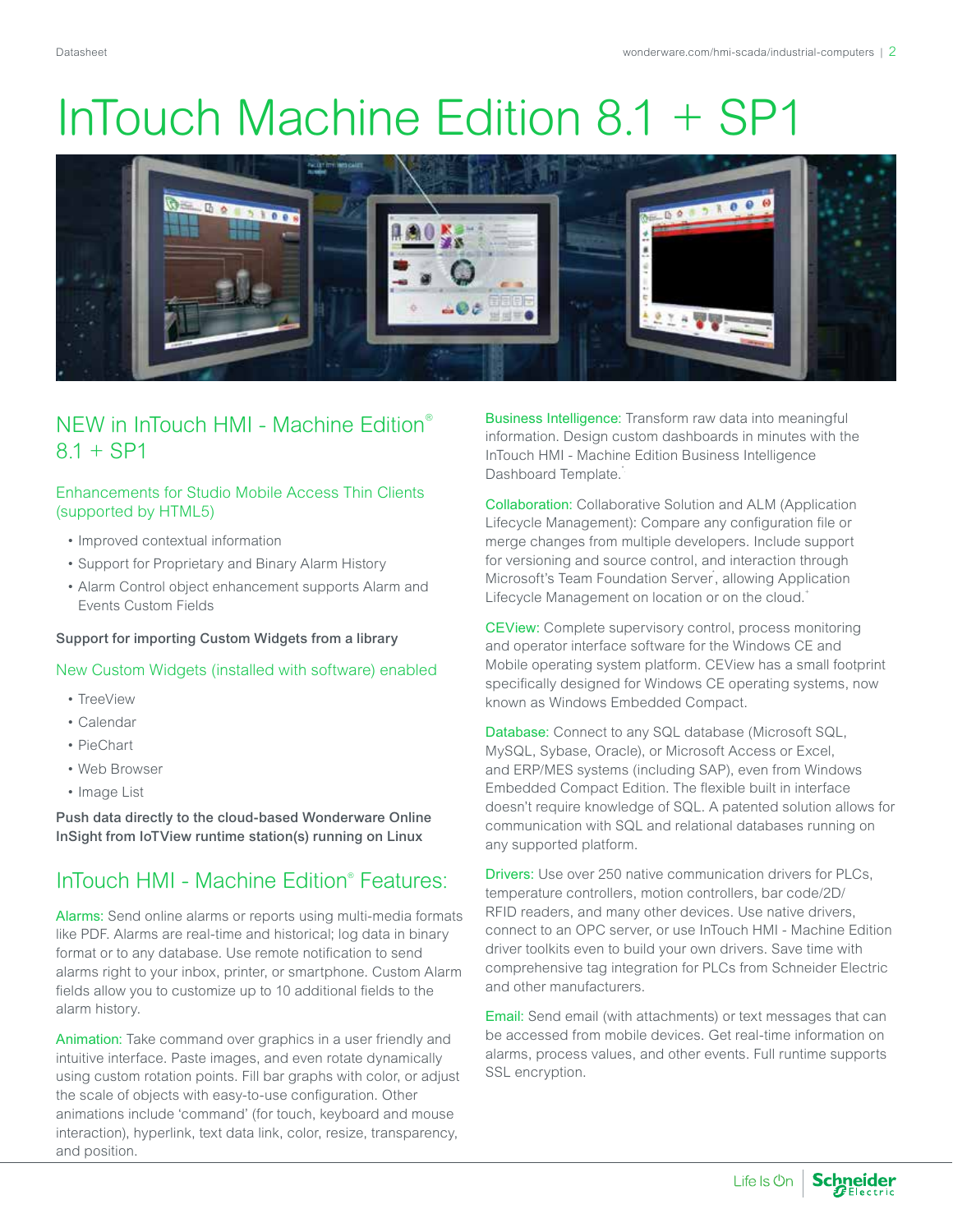EmbeddedView: EmbeddedView offers a small footprint, comprehensive SCADA and HMI software specifically designed for Microsoft Windows Embedded platforms.

Events: Ensure traceability for operator initiated actions or internal system activities. Log events such as security system changes (user logon or off), screen open/ close, recipe/report operations, system warnings, and any tag value changes, including custom messages.

FDA Traceability: Take advantage of built-in functionality to create 21 CFR part 11 compliant projects with traceability and e-signatures. These features are often used for pharmaceutical and food applications, but can be used for any application where traceability is a requirement.

FTP: Automatically upload or download files during runtime to/from remote storage locations using the FTP protocol and flexible scripting functions. Configure FTP via scripting or the included interface.

Graphics and Design Tools: Create screens to meet any application requirement using the tools in our graphic interface. Combine over 1,000 animated objects to create any functionality required. Store graphics in the library for future use, and easily make projects across a product line share a consistent "look and feel".

Historian: InTouch HMI - Machine Edition has optimized the trend history, featuring data decimation designed to load millions of values from SQL Relational Databases. Easy to use tools provide quick access to Statistical Process Control (SPC) values without any need for programming. InTouch HMI - Machine Edition offers add-on integration with the Wonderware Historian and support for Wonderware Online.



IoTView: IoTView is a platform agnostic core runtime for Linux, VxWorks, and other embedded platforms. Make intelligent embedded systems and add your machines to the Internet of Things, Industrial Internet of Things (IIoT) and Industrie 4.0.

Import Wizards: Convert whole applications from FactoryTalk™ ME/SE, PanelMate™ , or PanelBuilder™ 32. Save time in conversion from a previously designed application to an InTouch HMI - Machine Edition application.

Intellectual Property Protection: Protect your intellectual property with just a few mouse clicks. Screens, documents, scripts and worksheets can be individually password protected. This prevents unauthorized viewing or editing of your project or application.

JavaScript Custom Widgets: Custom Widgets integrate 3rd party, reusable JavaScript, HTML5, and CSS interfaces properties and events to expand and enhance the graphical interface.

Multi -Language: Develop your application in one of many development languages, including English, Portuguese, German, French, Russian, Chinese Traditional and Simplified, and Spanish, or use translation tools to switch the runtime to any language. InTouch HMI - Machine Edition offers automatic font replacement based on the language selected.

Multi-touch Interface: Develop applications for touch screen devices. InTouch HMI - Machine Edition's multi-touch interface allows development for any touch-screen enabled device. Use familiar, modern interface gestures, like pinch zooming and panning. Scroll through alarms using swiping gestures; inertia in the multi-touch interface offers a comfortable user experience. Rotate graphics, dock screens, and take advantage of features like dual-touch command. Swipe gestures to change screens or other commands.

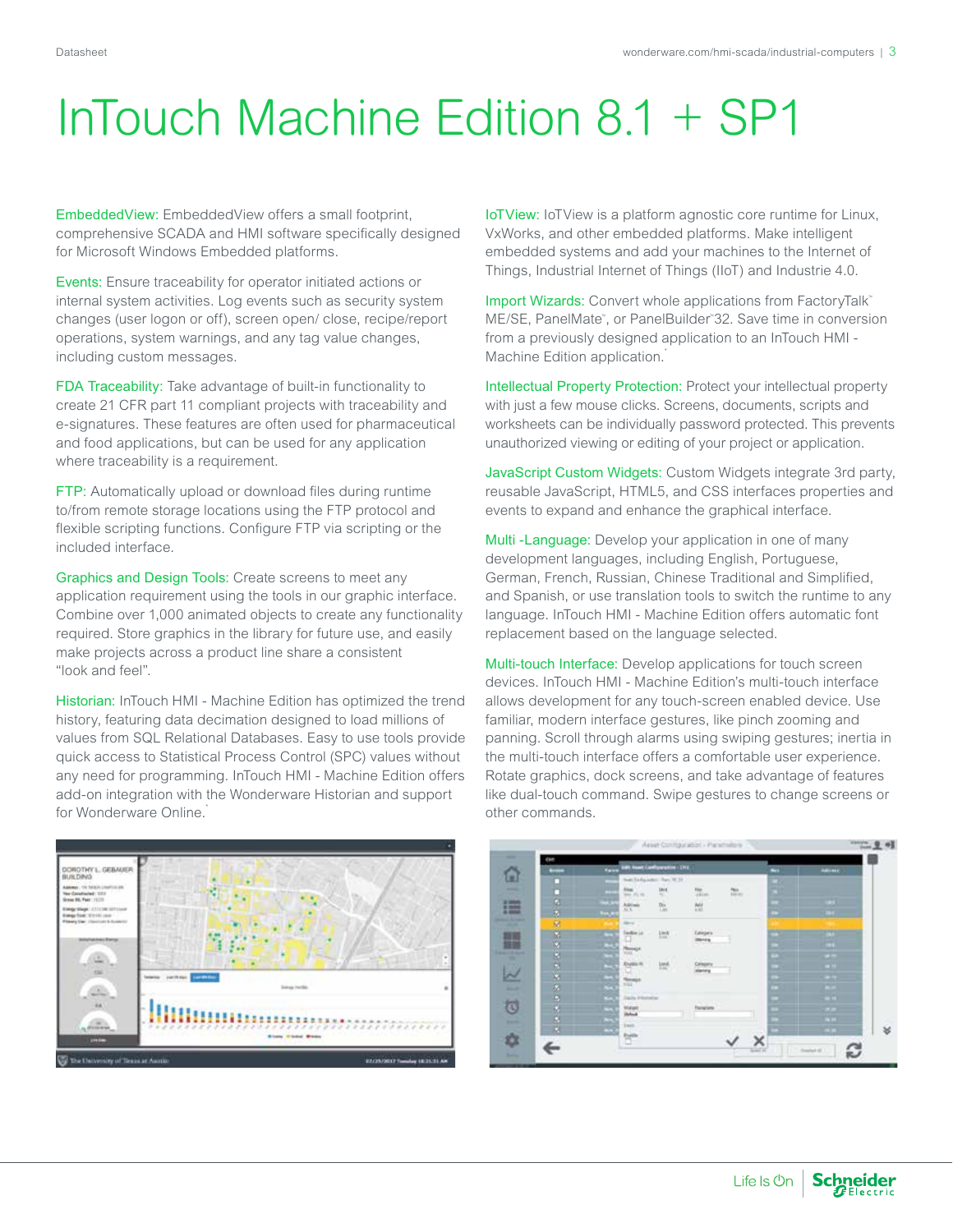.NET and ActiveX: Use 3rd party controls to enhance your project. InTouch HMI - Machine Edition is a container for ActiveX and .NET controls, allowing you to add functionality such as browsers, media players, charting, live streaming from cameras, and other ActiveX or .NET controls.

OPC: InTouch HMI - Machine Edition provides native OPC interfaces, such as OPC UA (Client/Server), OPC DA (Client/ Server), OPC XML (Client), OPC .NET (Client), and OPC HDA (Server). OPC UA and OPC DA also offers native redundancy configuration.

PDF Export: Send Alarms, Reports, or any file to a production supervisor, quality manager, or maintenance staff using the included PDF writer.

Recipes: Save time and maintain consistency by automating part parameters or production quantities with flexible recipe management tools. Options including loading directly to PLC or edit before committing to PLC.

Redundancy: For critical applications where data is vital, InTouch HMI - Machine Edition supports web server, database and overall system redundancy to protect your information.

Reports: Create clear, concise reports in plain text, RTF, XML, PDF, HTML, and CSV or integrate with Microsoft Office programs such as Excel. Get the data you need, in the format you need it, to make informed decisions, fast. InTouch HMI - Machine Edition has also partnered with Ocean Data Systems to offer further reporting capabilities through Dream Report for InTouch HMI - Machine Edition.<sup>\*</sup>

Scalable: Use the same development environment to design and deploy projects to a wide range of platforms, such as Linux, VxWorks, WindowsEmbedded 7/8, Windows 7/8/10, Windows 10 IoT Enterprise, and Windows Server 2012/2016 editions.

Scheduler: Schedule application behavior triggered by tag changes, date/time, frequency, or any trigger. Use this for simulation, to trigger reports or other functionality at a particular time of day, or even to trigger driver worksheets to read/write at a scan rate you choose.

Scripting: Two powerful scripting languages are supported; built-in InTouch HMI - Machine Edition functions and standard VBScript. Take advantage of widely available resources for VBScript. Both the native scripting language and VBScript can be used simultaneously to give you the functionality you need, even from thin clients. Script debugging tools for the native VBScript editor include break-points, and a variable watch list to improve scripting productivity.

Security: InTouch HMI - Machine Edition includes support for group and user accounts, e-signatures, and traceability. Integrate your project to the Active Directory (Users and Groups), and set user passwords and password aging using Active Directory.

Standards: Use common standards to develop applications that are compatible with TCP/ IP, .NET, ActiveX, OPC (client and server), ADO/ODBC, COM/DCOM, OLE, DDE, XML, SOAP, and HTML5.

Studio Mobile Access: A multiple document interface for this thin client allows you to access your graphical interface from any device with a browser that supports HTML5, such as iPads, iPhones, Android devices, Windows devices, and others. InTouch HMI - Machine Edition now includes support for all native objects, and allows you to integrate 3rd party web-based controls.

Symbols: The included library features push buttons, pilot lights, tanks, sliders, meters, motors, pipes, valves and other common objects. Use the 1,000+ included symbols in your project, modify existing symbols to suit your needs, or create your own from scratch. InTouch HMI - Machine Edition supports 3rd party symbol libraries and graphic tools.

Templates and Add-Ons: InTouch HMI - Machine Edition has several plug and play templates available including: Andon, OEE, PackML, and Business Intelligence dashboards.

Tag Database: InTouch HMI - Machine Edition features an object oriented database with boolean, integer, real, strings, arrays, classes (structures), indirect tags and included system tags. Built-in functions allow you to create, delete, or modify the tags database settings during the runtime. This feature increases the flexibility to design generic templates that can be easily customized to each project, even during the runtime. InTouch HMI - Machine Edition also offers tag integration from a wide range of PLCs, including Schneider Electric.